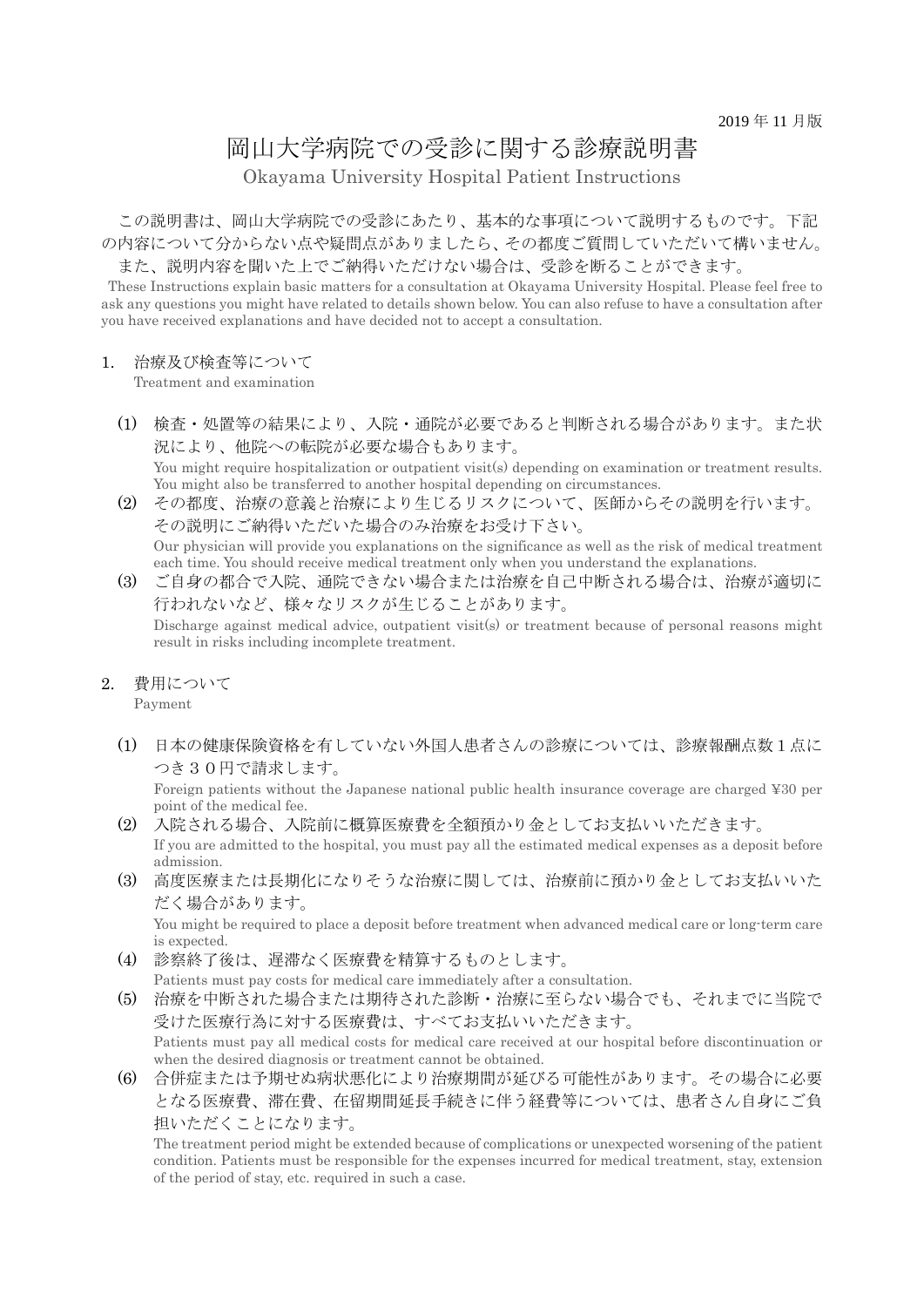#### 3. 通訳及び翻訳について Interpretation and translation

- (1) 当院では、前医の診療情報(データ)を翻訳するサービスは行っておりません。事前にご自 身で日本語(英語も可)へ翻訳した診療情報を当院へご持参下さい。 We do not provide translation services for medical information (data) of a prior physician. Please bring us medical information translated into Japanese (or English) by yourself in advance.
- (2) 診療に必要となる診療情報(データ)が適切に翻訳されていない場合は、当院での診断精度 に影響が生じる場合があります。その場合、追加検査に時間と費用がかかりますので、予め ご了承願います。

The accuracy of our diagnosis might be affected when the medical information (data) required for diagnosis is not properly translated. Please note that extra time and expense are required for additional examinations in such a case.

(3) 当院では、日本語でのコミュニケーションが困難な場合は、通訳の同伴を原則としています。 同伴者が専門通訳者以外(家族や知人など)の場合、通訳過誤のリスク、情報漏洩のリスク、 倫理的なリスクなどの面で、医療のリスクが上がることをご承知おきください。また、当院 は、これらのリスクによる医療上の責任を負いかねます。

We generally require patients to be accompanied by an interpreter, when it is difficult for the patients to communicate in Japanese. Please note that if the interpreter is not a professional expert (such as family members or friends), the risks from misinterpretation, private information leakage, as well as ethical risks, significantly increase. We are not liable for any medical difficulties caused by these risks.

(4) 患者さんが通訳を用意できない場合は、通訳サービス(通訳機器または電話通訳サービスま たは通訳ボランティア)を介してコミュニケーションを図る可能性があります。また、当院 は、通訳の誤訳に伴う医療上の責任は一切負いません。

When a patient does not bring an interpreter, we might communicate with the patient via interpretation services (computer-assisted interpretation, over the-phone interpretation services, or volunteer interpreters). We are not liable for any medical difficulty that might be associated with any error in interpretation.

- (5) 通訳サービスを利用しても、そのために医療費が加算されることはありません。 Interpretation services are not added to medical fees. They are exclusive of and separate from medical fees.
- (6) 通訳サービス提供業者は、医療専門家ではありませんが、患者さんと医師・職員双方のために能 力が許す範囲で通訳又は翻訳に努めます。その際、通訳サービスを介してのミスコミュニケーシ ョンが生じるなど、いかなる状況においても本院及び通訳は医療上の責任は一切負わないものと します。

While interpretation service providers are not medical specialists, they endeavor to provide interpretation and/or translation to the limit of their ability for both the patient and the medical staff. Neither we nor the interpreter are liable for any medical problems under any circumstances including miscommunication via interpretation services.

### 4. 紹介制度について

Referral system

(1) 当院では、原則としてかかりつけ医からの紹介状(診療情報提供書)が必要です。当院での 治療が一段落し状態が安定された場合は、他の医療機関へ紹介させていただくことがありま す。

We require a referral (written medical information provision) from your family doctor in principle. You might also be referred to another medical facility after your medical treatment reaches a predetermined stage and your medical condition is no longer in an acute phase.

### 5. 個人情報について

Personal information

(1) 診療を行うにあたり知り得た患者さんの個人情報は、「患者の皆さまの個人情報に関するお知